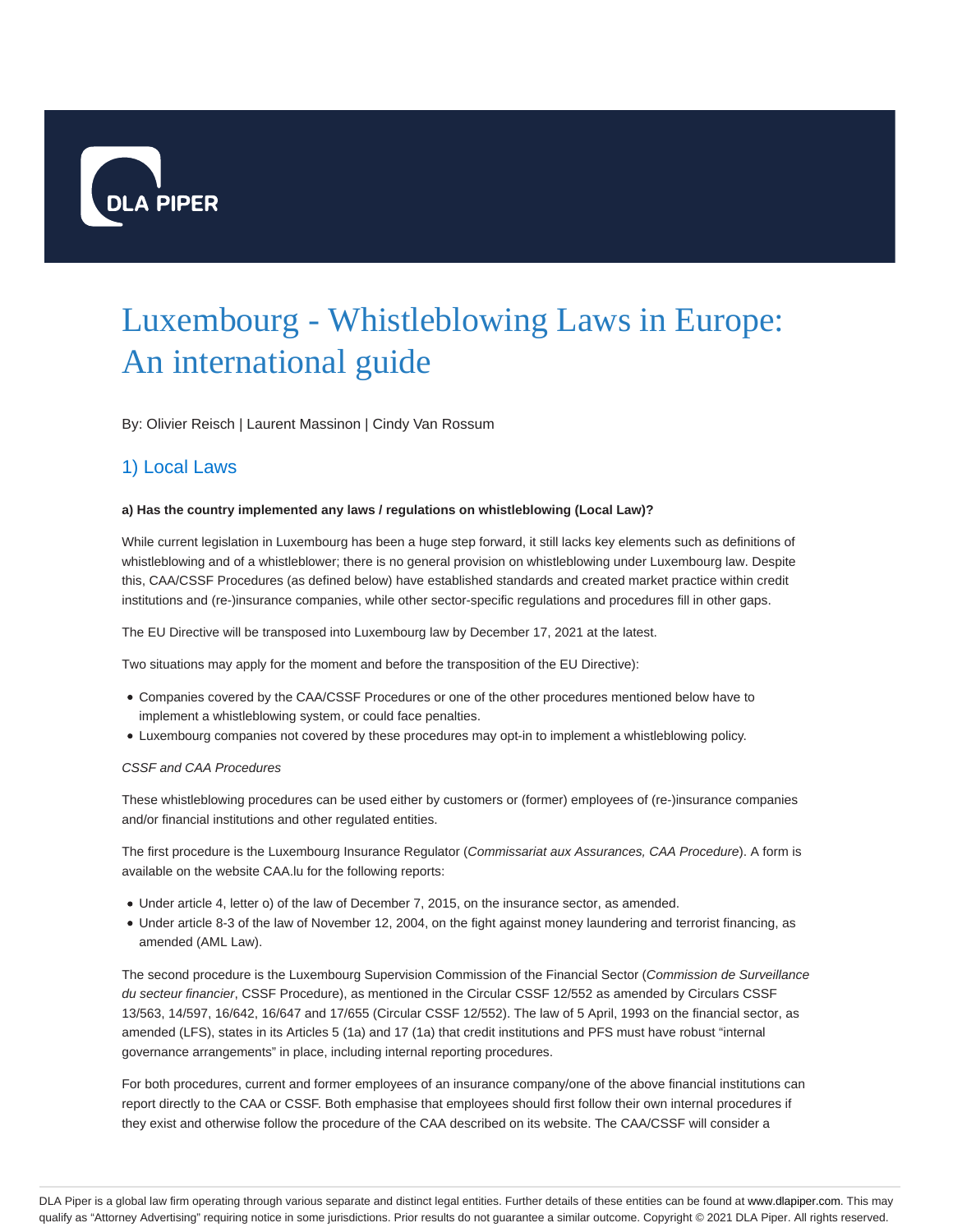whistleblower's report if they have not first tried to raise the concern internally but the CSSF strongly encourages employees to report internally in the first instance.

Regarding the information to be provided to the CAA/CSSF, the whistleblower must have reasonable grounds to believe the information and any allegations it contains are substantially true and genuine. They can provide hard evidence by attaching documents to their report. In the case of an anonymous disclosure, supporting documentation must be provided. The CAA further specifies that it needs the name and contact details of the whistleblower to facilitate the processing of information and to allow the CAA to contact the whistleblower in case of additional questions.

## 2011 Law

Whistleblowing has been enacted by the law of February 13, 2011, strengthening the means to fight against corruption and amending the Luxembourg Labour Code, the Code of criminal procedure, the Criminal Code, the law dated April 16, 1979 determining civil servants' status and the law dated December 24, 1985 determining local civil servants' status (2011 Law).

There is no general obligation in the 2011 Law for private individuals to denounce criminal offences known to them.

#### MAL

Article 8(1) of the law of 23 December, 2016 on market abuse, as amended (MAL) refers to an Annex specifically dedicated to whistleblowing (MAL Annex). The MAL specifies that the CSSF shall assign dedicated members of its staff to handle reports of infringements (as defined in the MAL) and that employers carrying out activities regulated by service regulations must put in place appropriate internal procedures allowing their staff to report any breach of the MAR. An external reporting channel through the CSSF is also available.

The MAL includes information obligations: the CSSF shall publish on its website in a separate, easily identifiable and accessible section the information regarding the receipt of reports of infringements set out in paragraph 2 of point IV of the MAL Annex. The CSSF can also publish more detailed information. In addition, the CSSF and the Labour and Mines Inspectorate (Inspection du Travail et des Mines) shall:

- Establish common procedures detailing the exchange of information and the co-operation for the protection of employees who report infringements of the MAR to the CSSF, or are accused of such infringements, against retaliation, discrimination and other types of unfair treatments arising in connection with such infringements reporting.
- Ensure at least the following:
	- Reporting persons have access to comprehensive information and advice on the remedies and procedures available under Luxembourg law to protect them against unfair treatment, including on the procedures for claiming pecuniary compensation; and
	- o Reporting persons have access to assistance from the CSSF before any relevant authority involved in their protection against unfair treatment, including by certifying the condition of whistleblower of the reporting person in employment disputes.

#### Labour Law

Articles L.271-1 and L.271-2 of the Luxembourg Labour Code aim to protect workers who report breaches in the areas of corruption, influence peddling and unlawful taking of interest regarding their colleagues, their employer or any senior in rank, as well as external persons (e.g. clients or service providers). The employee is protected against reprisals such as an employment termination for having reported such breach in good faith. In case of a litigation, where an employee establishes such illegal termination or other reprisals resulting from the said breach, the employer has the burden of proof to convince the court that the reprisals were justified by other objective elements rather than related to whistleblowing.

#### Criminal Code

Article 140 of the Luxembourg Criminal Code provides that any person having knowledge of a crime, which could still be averted or limited in its effects, or whose authors are prone to commit other crimes which could be prevented, is required to inform the judicial or administrative authorities e.g. public prosecutor, investigating magistrates, police authorities, Labour Inspectorate.

Article 23 (2) of the Luxembourg Criminal Procedure Code compels public officials (fonctionnaires) and employees or

DLA Piper is a global law firm operating through various separate and distinct legal entities. Further details of these entities can be found at www.dlapiper.com. This may qualify as "Attorney Advertising" requiring notice in some jurisdictions. Prior results do not guarantee a similar outcome. Copyright © 2021 DLA Piper. All rights reserved.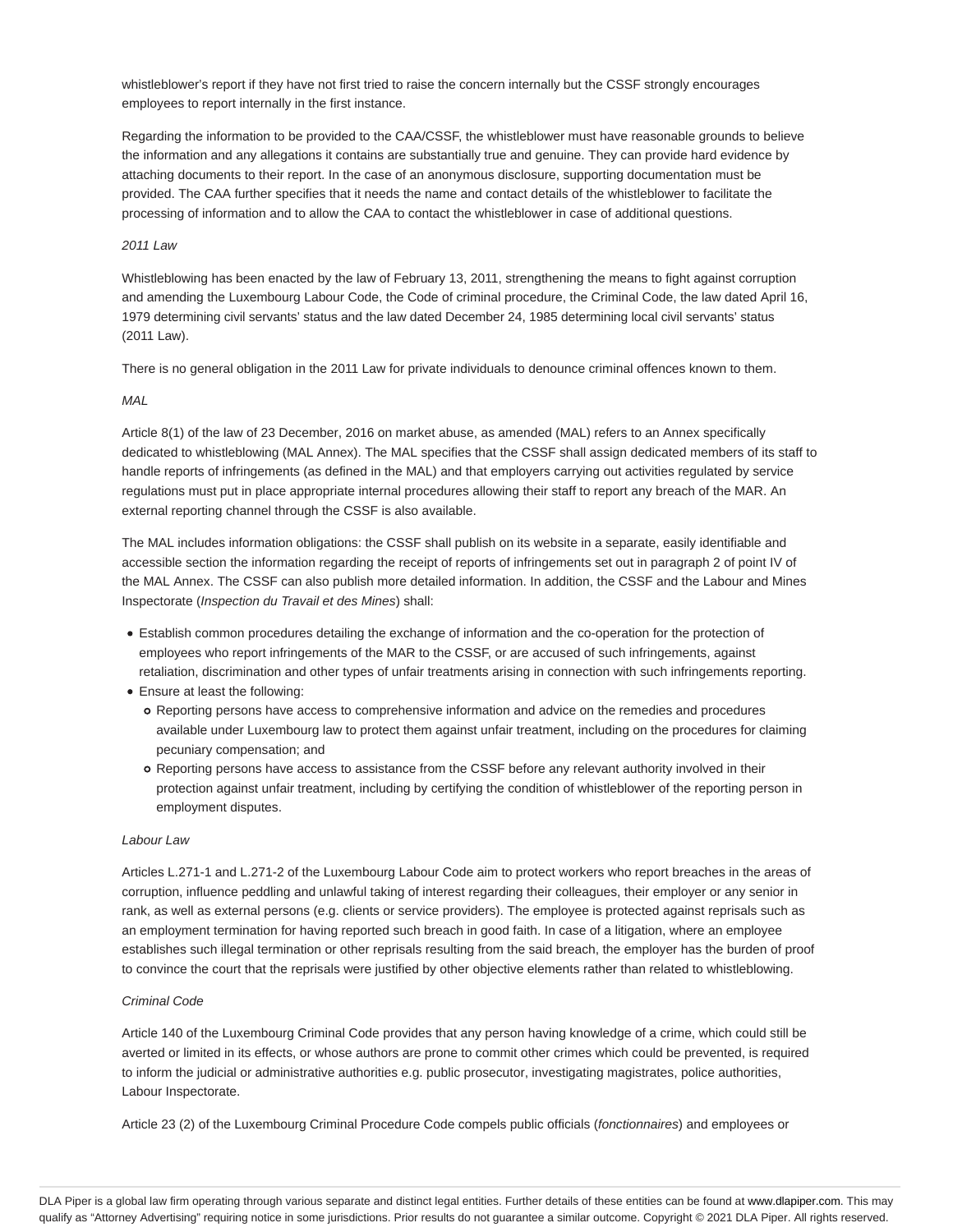agents entrusted with a public service mission (salariés ou agents chargés d'une mission de service public) to report to the attorney general any crime or offence including bribery they become aware of in the performance of their duties.

## AML Law

Article 5 of the Luxembourg Law of 12 November, 2004 on the AML Law provides that professionals that fall within its scope are obliged to fully co-operate with the Luxembourg authorities responsible for combating money laundering and the financing of terrorism. The AML Law implies the obligation to inform promptly the Luxembourg Financial Intelligence Unit of any fact which could be an indication of money laundering or terrorist financing.

Moreover, the law of 25 March, 2020 implementing certain provisions and amending the AML Law has introduced "selfregulatory bodies" as other entities of supervision and sanction for the observance of anti-money laundering and know-your-customer (AML and KYC) obligations. This includes the following entities: Institute of Auditors (Institut des Réviseurs d'Entreprises; Luxembourg Bar Association (Conseil de l'Ordre); the Chamber of Bailiffs (Chambre des Huissiers); Chamber of Notaries (Chambre des Notaires); and Order of Chartered Accountants (Ordre des Experts-Comptables).

This law provides that the supervisory authorities and self-regulatory bodies must put in place effective and reliable mechanisms, such as reporting channels, to encourage the reporting of potential or proven breaches of professional obligations in the fight against money laundering and the financing of terrorism by professionals (Article 8-3 of the AML Law).

## Investment Funds Managers

The Circular CSSF 18/698 requires Investment Funds Managers to establish an internal whistleblowing procedure, and requires their designated Compliance Officer to include the handling of whistleblowing cases in his/her summary report.

## 2) Scope of application

## **a) What types of wrongdoings are covered by the Local Law? Does it cover breaches of EU law?**

Under CAA/CSSF Procedures and the 2011 Law, employees can report any of the following wrongdoings:

- Potential or actual infringements of the laws and regulations listed in Articles 303, paragraph 1 and 304 or other conduct referred to in Articles 303 paragraph 1, and 304 (Article 4, a) of the law of December 7, 2015, on the insurance sector.
- Potential or actual breaches of the professional obligations as regards the fight against money laundering and terrorist financing by the professionals (Article 8-3 of the law of the AML Law).
- Serious and legitimate concerns about internal governance.
- Breaches of applicable regulations to which entities or persons of the financial sector falling under the supervision of the CSSF are subject to (CSSF Circular 12/552).
- Illegal taking of interests, corruption or influence peddling under the terms of articles 245 to 252, 310 and 310-1 of the Criminal Code, whether this is the work of one's employer or any other hierarchical superior, co-workers or external persons in relation with the employer (2011 Law).
- Infringements of the MAR (Article 8(1) of the MAL.
- Breaches in the areas of corruption, influence peddling (traffic d'influence) and unlawful taking of interest (prise illégale d'intérêts ) (Articles L.271-1 and L.271-2 of the Luxembourg Labour Code).
- A crime (Article 140 of the Luxembourg Criminal Code).
- Any crime or offence including bribery (Article 23 (2) of the Luxembourg Criminal Procedure Code).

For CAA/CSSF Procedures, please note that the whistleblowing procedure should not be used for breaches that are clearly of a criminal nature, such as the unlawful exercise of activities in the financial sector. Persons who become aware of facts that may constitute a crime or an offence should inform the state prosecutor.

Therefore, the scope of the breaches is large but should be adapted to be clearer and provide greater legal certainty.

## **b) Personal scope**

i. Does the Local Law apply to reporting persons working in both the private and public sectors?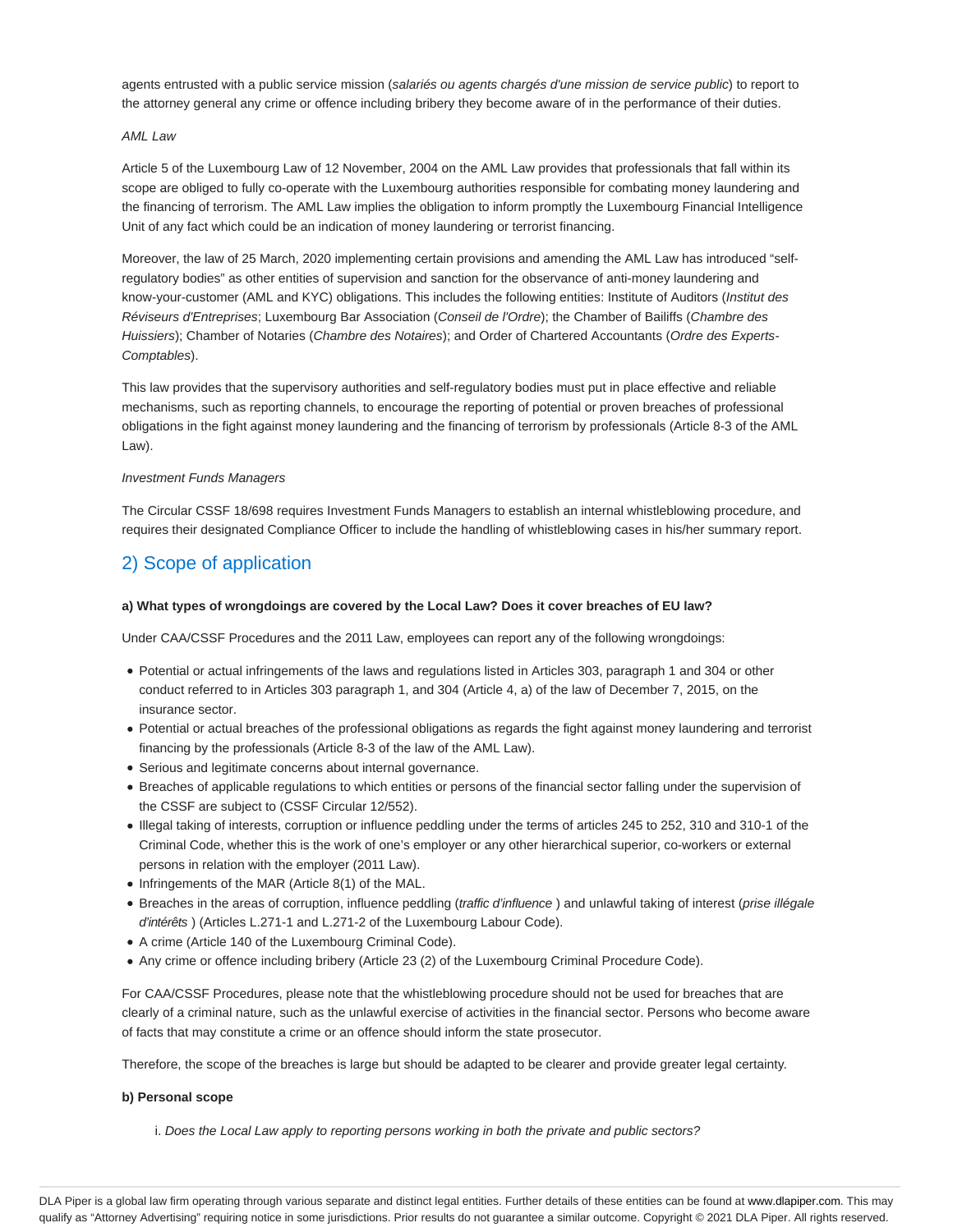Yes. For the moment, the following persons are subject to whistleblowing procedures:

- o Staff (employees) of institutions under the supervision of the CAA and the CSSF and people whose employment has ended.
- Under certain circumstances, customers of financial service providers.
- Employees/civil servants of companies that have opted-in for the whistleblowing procedure.

In particular, the Circular CSSF 12/552 shall apply to:

- Credit institutions and investment firms incorporated under Luxembourg Law.
- o On an individual basis.
- On a consolidated basis (i.e. parent company).
- Where the institution holds significant participations (between 20% and 50%), but is not the parent company.
- Non-EU branches of credit institutions and investment firms in Luxembourg.
- Luxembourg branches of credit institutions and investment firms (for matters where the CSSF has the supervisory responsibility) in the EU/European Economic Area.
- Professionals carrying on lending operations: please see the definition of lending operations as defined in Article 28-4 of the law of April 5, 1993, on the financial sector, as amended (LFS).

The whistleblowing procedure may, under certain circumstances, also be used by customers of financial service providers. However, customers of financial service providers having a commercial dispute with such a provider are requested to use the "out-of-court complaint resolution" procedure in accordance with CSSF Regulation N°16-07 relating to out-of-court complaint resolution.

Please note, there is no definition of staff nor of employees. We therefore cannot confirm that the following persons are also covered self-employed person, board members, shareholders, volunteers, job applicants, sub-contractors, etc.

The CAA Procedure does not apply to persons who are legally subject to a professional duty of disclosure in relation to the CAA, such as chartered auditors (réviseurs d'enteprises agréés ) and actuaries (actuaires).

ii. Does the Local Law apply only to breaches that the reporting person became aware of in a work-related context?

Yes, local law applies only to such breaches.

iii. Does the Local Law also protect: facilitators; people connected to the whistleblower and who could suffer retaliation in a work-related context; and legal entities the whistleblower owns, works for, or is otherwise connected with?

No, local law does not extend to such facilitators.

#### **c) Does the Local Law require specific conditions to protect reporting persons?**

Yes. The Circular CSSF 12/552 states that a "warning given in good faith" only "shall not result in any liability of any sort for the persons who issued them". The Luxembourg Labour Code states that an employee cannot be a victim of reprisals because of their protests or refusal against a fact that they consider, in good faith, as being constitutive of illegal catch of interests, corruption or influence, that this fact is committed by their employer or any other senior in rank, colleagues, or external people in relation to the employer (article L.271-1(2) of the Luxembourg Labour Code).

## 3) Reporting channels

#### **a) Does the Local Law allow anonymous reports? How are companies/agencies meant to handle them?**

The only procedures in Luxembourg that indicate anonymous reports are allowed are: the CAA website (in the case of an anonymous disclosure, supporting documentation must be provided, implying that anonymous disclosure is possible); and the MAL, which states there is a possibility for infringements to be reported anonymously.

Nevertheless, as the identity of the whistleblower is protected in both procedures, this implies the reports should contain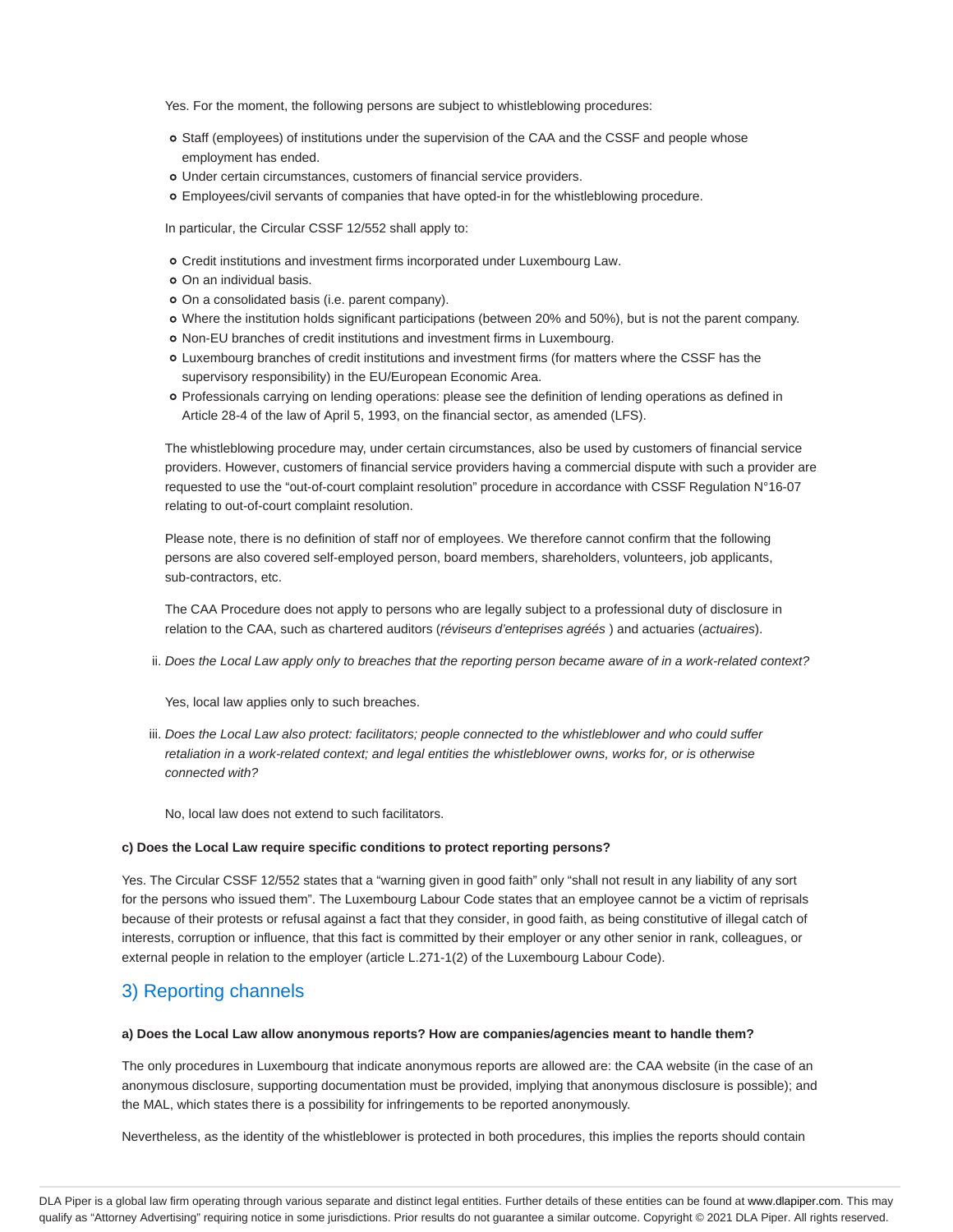the name/identity of the whistleblower. As mentioned previously, the CAA specifies that it needs the name and contact details of the whistleblower to facilitate the processing of information and to allow the CAA to contact the whistleblower in case of additional questions.

The Luxembourg National Commission for Data Protection (Commission nationale pour la protection des données, CNPD) considers the following points to be important:

- Restricting the whistleblowing proceeding to the countable field, the control of the accounts, the banking field and of the fight against corruption.
- Discouraging anonymous denunciations while ensuring, as far as possible, the identification of the reporting persons.
- Setting up a specific organisation to collect and manage reports; those in charge of such collection must be trained and are subject to confidentiality regarding the data they gain knowledge of.
- Processing the information of person(s) being reported as soon as possible, in order to allow them to exert their rights of opposition, access and correction.

#### **b) Is there a duty of confidentiality and any derogation from this duty?**

Yes. Entities need to guarantee the confidentiality of a whistleblower's identity.

Circular CSSF 12/552 emphasises that the system shall respect and preserve the confidentiality of whistleblowers.

Both the CSSF and CAA are committed to protecting the whistleblower's identity within the limits of applicable legislation. In other words, neither the identity of the employee having blown the whistle nor the identity of third parties who may be involved will be disclosed to the entity concerned.

The identity of the whistleblower or of third parties will only be disclosed in circumstances in which the disclosure becomes unavoidable in law. For example, as a result of the CAA/CSSF's duty to inform the state prosecutor if the acts may constitute a crime or an offence, or in the context of criminal proceedings against the entity concerned in which case the whistleblower may be called as a witness. Although it may not always be entirely excluded, despite all precautions taken, that the employer may discover a whistleblower's identity by cross-checking information, the CAA/CSSF will make every effort to protect it.

Article 38-12 of the LFS provides that the internal reporting process shall at least guarantee in all cases the confidentiality of the person who reports the breach (unless disclosure is required by or pursuant to a law) through the implementation of clear confidentiality rules.

Moreover, the procedures applicable to reports of infringements (as defined in the MAL only) need to state the confidentiality regime applicable to reports of infringements, This includes a detailed description of the circumstances under which the confidential data of a reporting person may be disclosed in accordance with Articles 27, 28 and 29 of the MAR. It should also raise awareness of the exceptional cases in which confidentiality of data may not be ensured. These include where the disclosure of data is imposed by Luxembourg or EU law in the context of investigations or subsequent judicial proceedings, or to safeguard the freedoms of others including the right of defence of the reported person, and in each case subject to appropriate safeguards under such laws. The same applies for reported persons.

#### **c) Public disclosures: does the Local Law provide for this possibility?**

No, there is no specific provision on public disclosure.

## 4) Reporting channels: internal

## **a) Is there an obligation for private and/or public legal entities to establish channels and procedures for internal reporting and follow-ups?**

Yes, this is mandatory for public legal entities (controlled by the CSSF). No specific requirement must be met except the ones stated in the Circular CSSF 12/552 as described below.

In accordance with the Circular CSSF 12/552, such companies must have internal communication arrangements including an internal whistleblower procedure that enables the staff of the institution to draw the attention of those responsible to all their significant and legitimate concerns related to internal governance of the institution. The institutions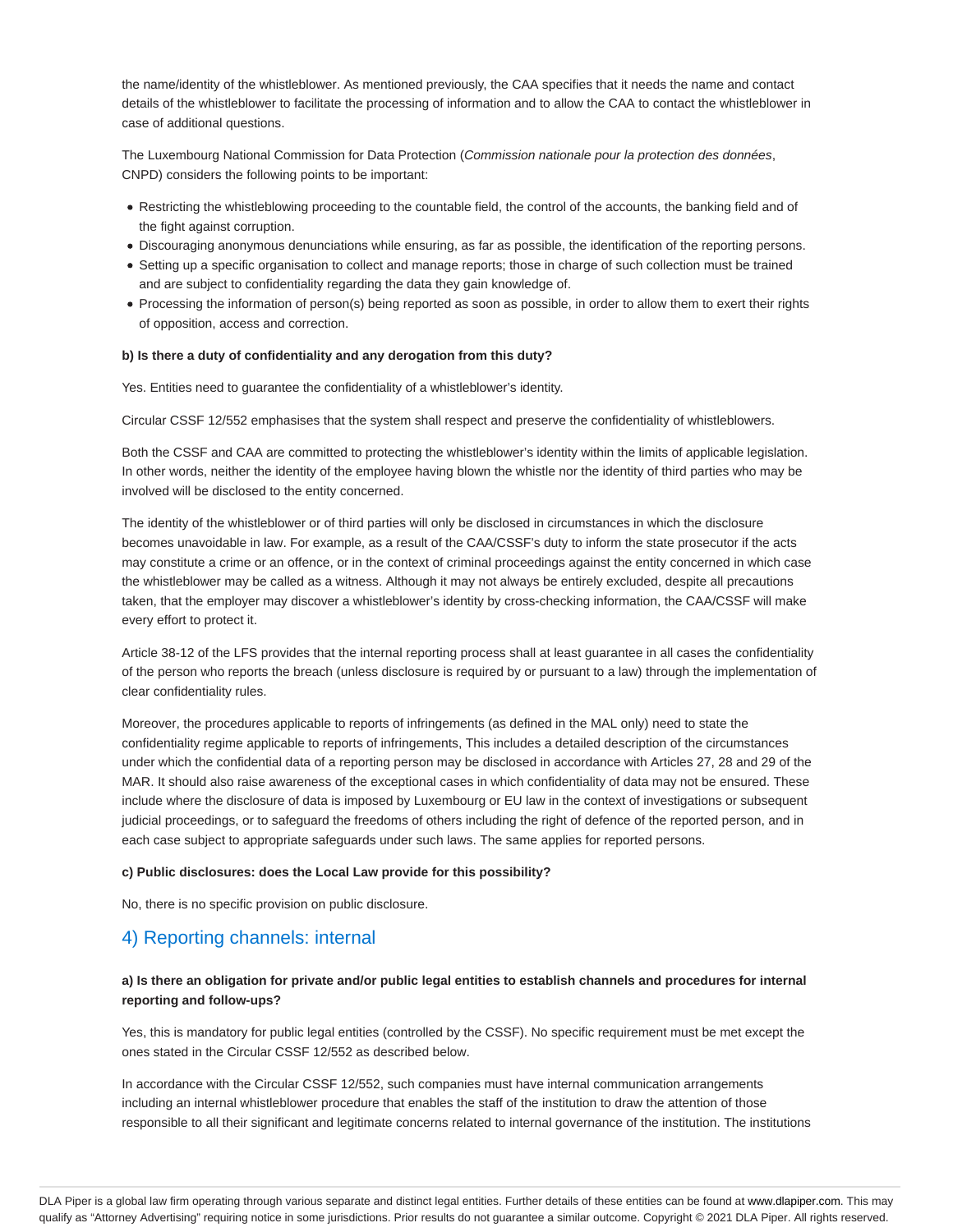shall maintain internal whistleblower arrangements that enable the entire staff of the institution to draw attention to serious and legitimate concerns about internal governance. These arrangements shall respect the confidentiality of the persons who raise such concerns and provide for the possibility to raise concerns outside established reporting lines as well as with the board of directors. The warnings given in good faith shall not result in any liability of any sort for the persons who issued them.

As previously mentioned, any person (in particular employees or former employees or entities of the financial sector) may in good faith submit a report directly to the CSSF in a confidential and secure manner if such person has reasonable grounds for believing the report will show breaches of the applicable regulation by entities or persons of the financial sector that fall under the supervision of the CSSF.

In accordance with the Circular CSSF 12/552, internal whistleblower procedures must be laid down in writing.

Moreover, Article 8-3 of the AML Law states that professionals subject to this law "shall provide the persons with one or more secure communication channels" for the whistleblowing reporting. "Such channels shall ensure that the identity of persons providing information is known only to the supervisory authority or self-regulatory body to which the information has been reported." This would mean:

- Specific procedures for the receipt of reports on breaches and their follow-up.
- Appropriate protection for employees or persons in a comparable position, of legal persons subject to the supervision of the supervisory authorities or the self-regulatory bodies who report breaches committed within this entity.
- Appropriate protection for the accused person.
- Protection of personal data concerning both the person who reports the breaches and the natural person who is allegedly responsible for the breach.
- Clear rules to ensure that confidentiality is guaranteed in all cases in relation to the person who reports the breaches, unless disclosure is required by or pursuant to a law.

Finally, the MAL Annex states that the CSSF shall establish independent and autonomous communication channels, which are both secure and ensure confidentiality, for receiving and following-up the reporting of infringements. These channels shall be considered independent and autonomous, provided they meet three criteria as set out in the MAL Annex.

## **b) Do internal reporting channels need to allow reporting in writing, orally or both?**

No Luxembourg provision sets forth a specific requirement in this respect. However, the CSSF and the CAA procedures are as follows.

Before contacting the CSSF, employees are requested to first use the whistleblowing procedures in their workplace, if there are any. The CSSF will only consider a written statement of information transmitted by email to the following address: whistleblowing@cssf.lu. If this is not possible or if you do not feel able to do so for a first contact, you may call Mr. Marc Limpach, head of the legal department JUR-CE during office hours before transmitting a written statement. The telephone number of the departmental secretariat is: +352 26251 2757 (Ms. Stéphanie Theis). The CSSF does not audio record whistleblowing telephone calls.

With the CAA Procedure, in principle the CAA will only review statements submitted via the whistleblowing form found on its website, which must be submitted by email to whistleblowing@caa.lu. If this is not possible or if the whistleblower does not feel able to do so, they can telephone call 226911-1 during business hours before submitting a written statement. The CAA will not record reports made by telephone.

Regarding infringements as defined in the MAL, reports can be done either by writing in electronic or paper format, or orally through telephone lines (whether recorded or unrecorded) or even by physical meeting with the dedicated staff members of the CSSF.

## **c) Procedures for internal reporting and follow-up: does the Local Law require legal entities to adopt internal reporting systems with the following elements?**

i. Channels able to ensure the confidentiality of the identity of the reporting person and the protection of third parties mentioned in the report: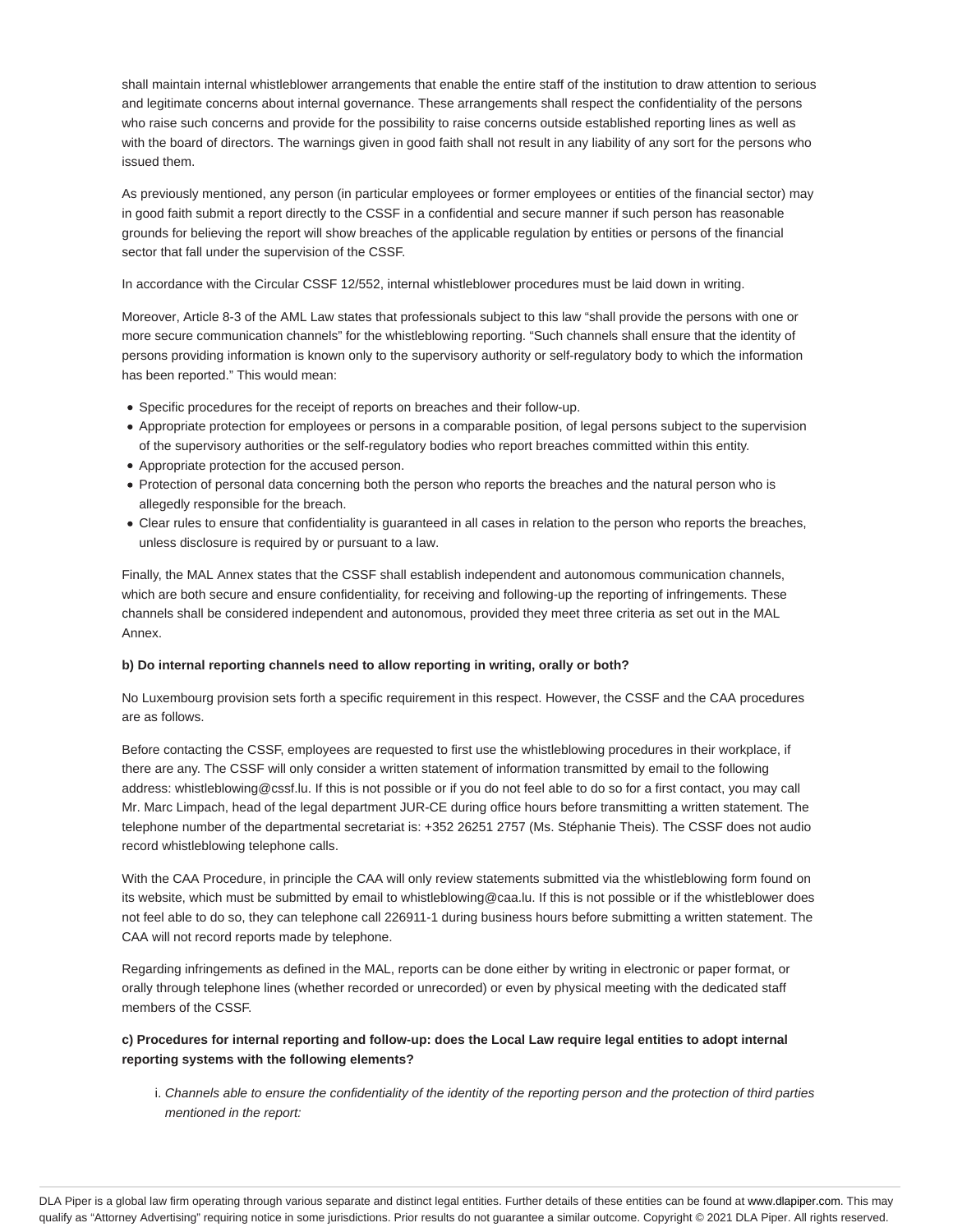Yes. Circular CSSF 15/552 states that internal whistleblower arrangements shall "respect the confidentiality of the persons who raise such concerns" but no mention is made regarding third parties. This is the same for the AML Law, which states that "clear rules that ensure that confidentiality is guaranteed in all cases in relation to the person who reports the breaches" are required.

ii. Acknowledgement of receipt of the report to the whistleblower within seven days of receipt:

No Luxembourg provision makes reference to any acknowledgment of receipt except the MAL Annex. This states that "the CSSF shall promptly acknowledge the receipt of written reports of infringements to the postal or electronic address indicated by the reporting person, unless the reporting person explicitly requested otherwise or where the CSSF reasonably believes that acknowledging receipt of a written report would jeopardise the protection of the reporting person's identity."

iii. The designation of an impartial function/team to manage follow-ups on reports and maintain communication with the whistleblower:

There is nothing in Luxembourg law regarding this but the Q&A of the Circular CSSF 12/552 on internal governance, central administration and risk control (published by the CSSF) states that persons within an institution's organisation who have the required level of authority and independence can be put in charge of the internal whistleblowing process.

The whistleblowing procedure should also provide an alternative route for flagging problems that may relate to the person in charge of the whistleblowing process itself. The CSSF considers that the chief compliance officer and chief internal auditor in particular fulfil the necessary criteria of authority and independence.

An external review of the whistleblowing procedure is advisable to confirm its compliance with the current guidelines and practices, and identify legal risk related to its scope, unfair collection of data, infringement of confidentiality and to reduce potential future labour issues.

iv. Any other follow-up requirements including those for anonymous complaints:

No.

v. A reasonable timeframe to provide feedback, not exceeding three months from acknowledgment of receipt or if no acknowledgement was sent, three months from the expiry of the seven-day period after a report is made:

No. Moreover, due to the legal duty on professional secrecy, the CAA/CSSF will not inform the whistleblower on the actions taken on the whistleblowing report. There is nothing in Luxembourg law regarding internal procedures.

vi. Providing clear and easily accessible information on internal reporting procedures and external reporting procedures to competent authorities and/or EU institutions/bodies:

No Luxembourg provision makes a reference to this.

vii. Should legal entities take any additional measures in order to comply with the above requirements?

Once transposed, the provisions of the EU Directive will broaden the protection of whistleblowers.

Following implementation, private companies with more than 50 employees will have to implement the Directive's provisions as transposed by Luxembourg law. As the law is not yet available and should go further than the Directive itself, the following explanations could potentially change in the near future.

First, the Directive provides for a wider material scope through a long list of areas (e.g. consumer protection, protection of environment, protection of privacy and personal data, etc.) that are currently not covered under Luxembourg law.

Second, there will be no confusion regarding the individuals eligible, as whistleblower and the following persons would be covered: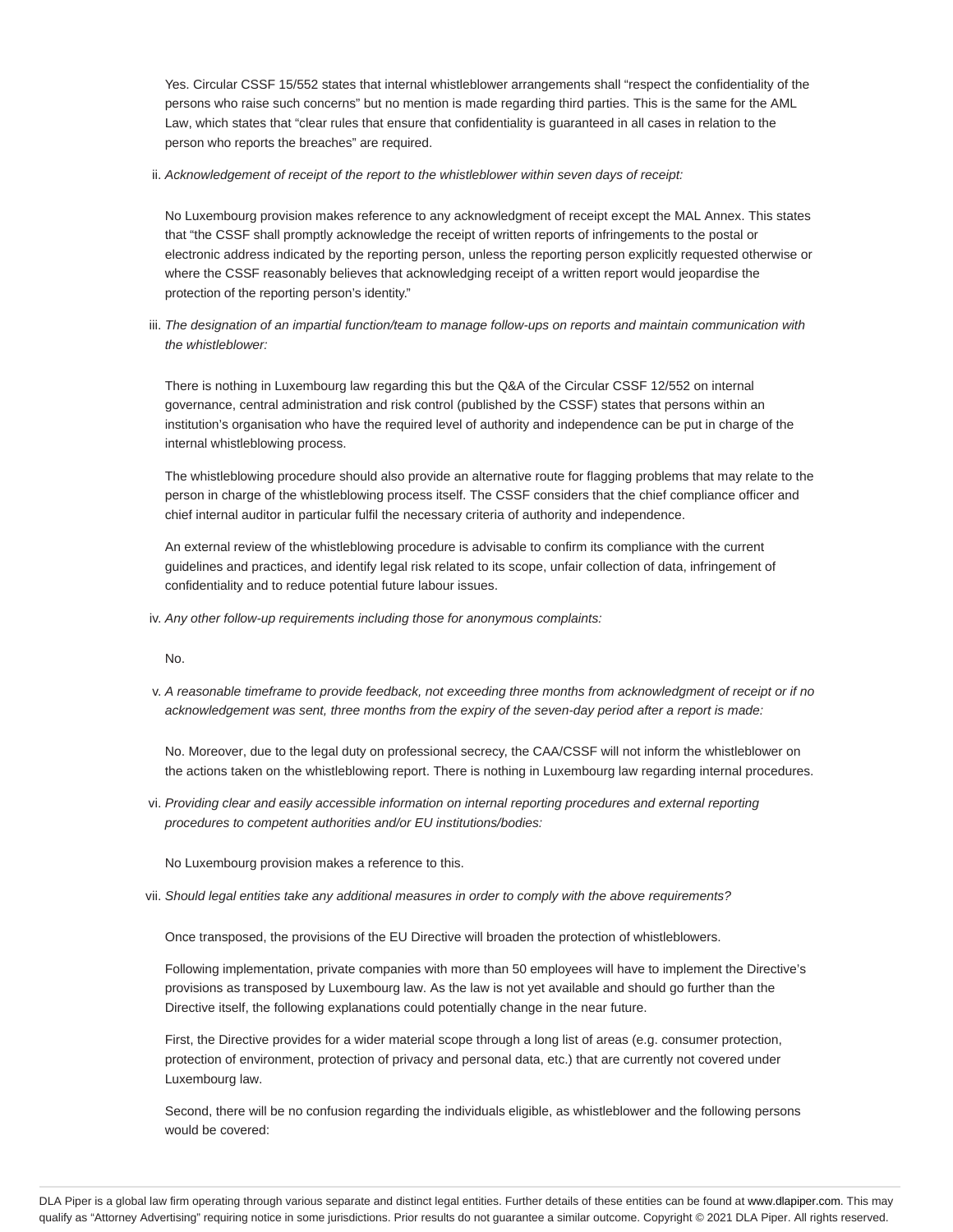- EU citizens and third country nationals who deal with EU companies.
- Employees, self-employed workers, volunteers, unpaid trainees, shareholders, and members of supervisory bodies including the board of directors.
- o Independent third party contractors, subcontractors and suppliers.

Third, all companies will need to include an internal reporting requirement that should be one of the priorities for businesses operating in the EU. All businesses with more than 50 employees must establish internal reporting mechanisms for whistleblowers. The exact requirements will vary based on the number of employees. For small businesses (fewer than 50 employees), entities may be required to establish internal reporting mechanisms at the Member State's discretion if they are at a high risk of breach. The creation of external reporting channels i.e., through competent public authorities will be mandatory.

Fourth, internal reporting mechanisms must protect whistleblowers' identities. Unauthorised staff members who are not explicitly referred to as recipients of reports in a whistleblowing policy should be precluded from viewing this information and a whistleblower's identity must not be publicly disclosed without their explicit consent.

Fifth, any processing of personal data carried out pursuant to the future transposition law of the EU Whistleblower Protection Directive must comply with GDPR and Directive 2016/680.

Sixth, it must be possible for staff to report concerns in a manner that preserves confidentiality, including (as already existing in the MAL):

- Written complaints including through an online platform intranet or internet.
- Oral complaints, which must be possible by telephone, online or other voice messaging systems (such as automated voicemail).
- o In person upon request of the complainant within a reasonable time frame.

Seventh, on receipt of a report, an acknowledgement of the report's receipt must be made to the whistleblower within seven days and follow-up steps must be taken where necessary to address the report through whichever means the situation requires. After the follow-up, feedback entailing the actions taken or lack thereof must be given to the whistleblower, not exceeding three months from the acknowledgement of a report's receipt, or if no acknowledgement was sent to the reporting person, three months from the expiry of the seven-day period after the report was made.

Eighth, as whistleblowing is seen as an expression of an individual's fundamental right to free speech, any form of retaliation including threats of retaliation and attempts of retaliation against whistleblowers is expressly prohibited. Measures for protection against retaliation and the related sanctions will be determined by implementing legislation in Luxembourg.

Ninth, a general prohibition of reprisals including attempts and threats against whistleblowers (e.g. suspension, dismissal, downgrading, refusal of promotion) will be introduced.

Tenth, the robust legal protection offered to whistleblowers under the EU Directive only applies if the information disclosed pertains to legal violations. The Directive calls for penalties against persons who knowingly disclose false information, to deter malicious reporting. The Directive calls for effective, proportionate and dissuasive penalties for those who retaliate against whistleblowers. Luxembourg's penalties in the context of this Directive have not yet been published.

In conclusion, many new measures will need to be taken e.g. acknowledgment of receipt, follow-up, different ways of reporting.

## 5) Reporting channels: external

**a) Has the country designated a competent authority to receive and investigate whistleblower disclosure and retaliation complaints?**

For now, only the CAA and CSSF are competent authorities regarding the companies they supervise.

**b) Is an independent and autonomous external reporting channel already established in the country?**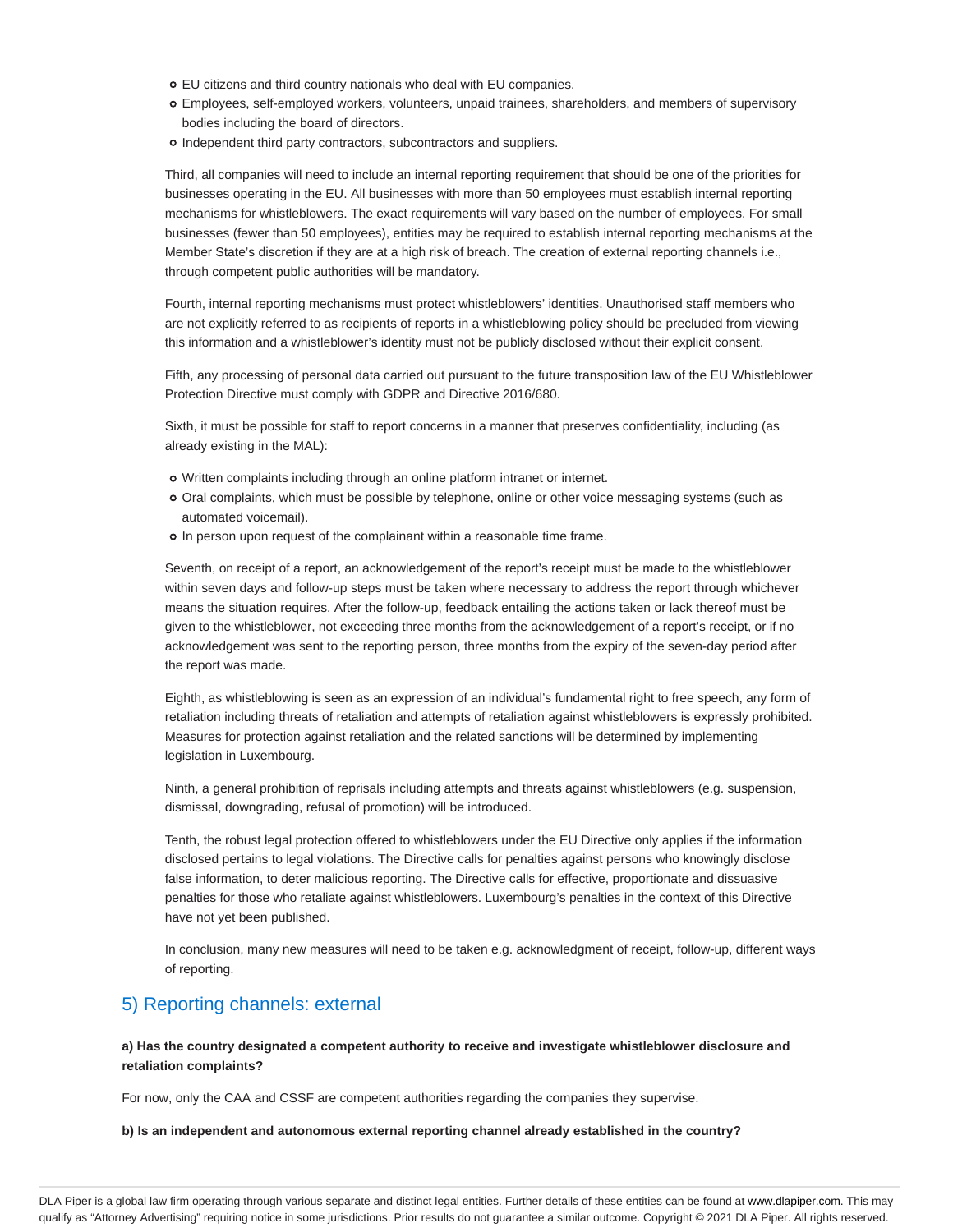## **a) Is personal data concerning the reports processed in compliance with local and EU legislation such as EU Regulation 2018/1725 and local privacy laws?**

Although no Luxembourg laws provide guidance on such issues, entities are required to process data in compliance with the applicable Luxembourg data protection laws.

The MAL Annex states that "the CSSF shall store the records (…) in a confidential and secure system" and that the "access to the system shall be subject to restrictions ensuring that the data stored therein is only available to the CSSF staff members for whom access to that data is necessary to perform their professional duties". Article 38-12 of the LFS provides that the internal reporting process shall at least ensure the protection of personal data concerning both the person who reports the breach and the natural person who is allegedly responsible for a breach, in accordance with the Luxembourg data protection provisions.

## 7) Record keeping of reports

## **a) Is there any obligation regarding record keeping of reports as provided for by the EU Directive?**

No, apart from the MAL Annex that states "the CSSF shall keep records of every report of infringement received in accordance with Regulation (EU) No 596/2014 and this law." Specific clauses refer to telephone call recording, accurate minutes, etc.

## 8) Protection

## **a) Is there any difference between whistleblower protections in the private and public sectors?**

Protection (confidentiality and against retaliation) of the whistleblower is envisaged in the CAA/CSSF Procedures and in the 2011 Law as described below.

According to the 2011 Law, an employer is not authorised to retaliate against the person who has filed a complaint or informed the employer of any wrongdoing. Assuming that an employee is victim of an adverse reaction of their employer, the employer bears the burden of proof to justify that the negative influence on the employee does not stem from retaliation against the whistleblowing action. Any wrongful retaliation gives rise to damages covering the actual loss suffered.

Article 38-12 of the LFS provides that the internal reporting process shall at least ensure the appropriate protection against unfair treatment (including retaliation and discrimination) for employees who report breaches of defined financial sector regulations (including of the LFS) internally.

An employee cannot be a victim of reprisals because of his/her protests or refusal against a fact that he/she considers, in good faith, as being constitutive of illegal catch of interests, corruption or influence, that this fact is committed by his/her employer or any other senior in rank, colleagues, or external people in relation to the employer (article L.271-1(2) of the Luxembourg Labour Code). Any termination of the employment contract as well as any other reprisals because of whistleblowing are therefore null and void (Article L.271-1 (3) of the Luxembourg Labour Code).

However, a complaint is considered to be slanderous if, directed against a private person, the relevant facts prove not to be a criminal offence and are rejected as such by a court of law.

According to Article 8-3 of the AML Law, "individuals, including employees and representatives of the professional may not be subject to threats, retaliatory or hostile action, and in particular to adverse or discriminatory employment actions due to the report of a suspicion of money laundering or terrorist financing internally, to a supervisory authority or to a self-regulatory body. Individuals who are exposed to threats, hostile actions, or adverse or discriminatory employment actions for reporting suspicions of money laundering or terrorist financing internally, to a supervisory authority or to a self-regulatory body are entitled to present a complaint to the supervisory authority or self-regulatory body which has the power to supervise the professional."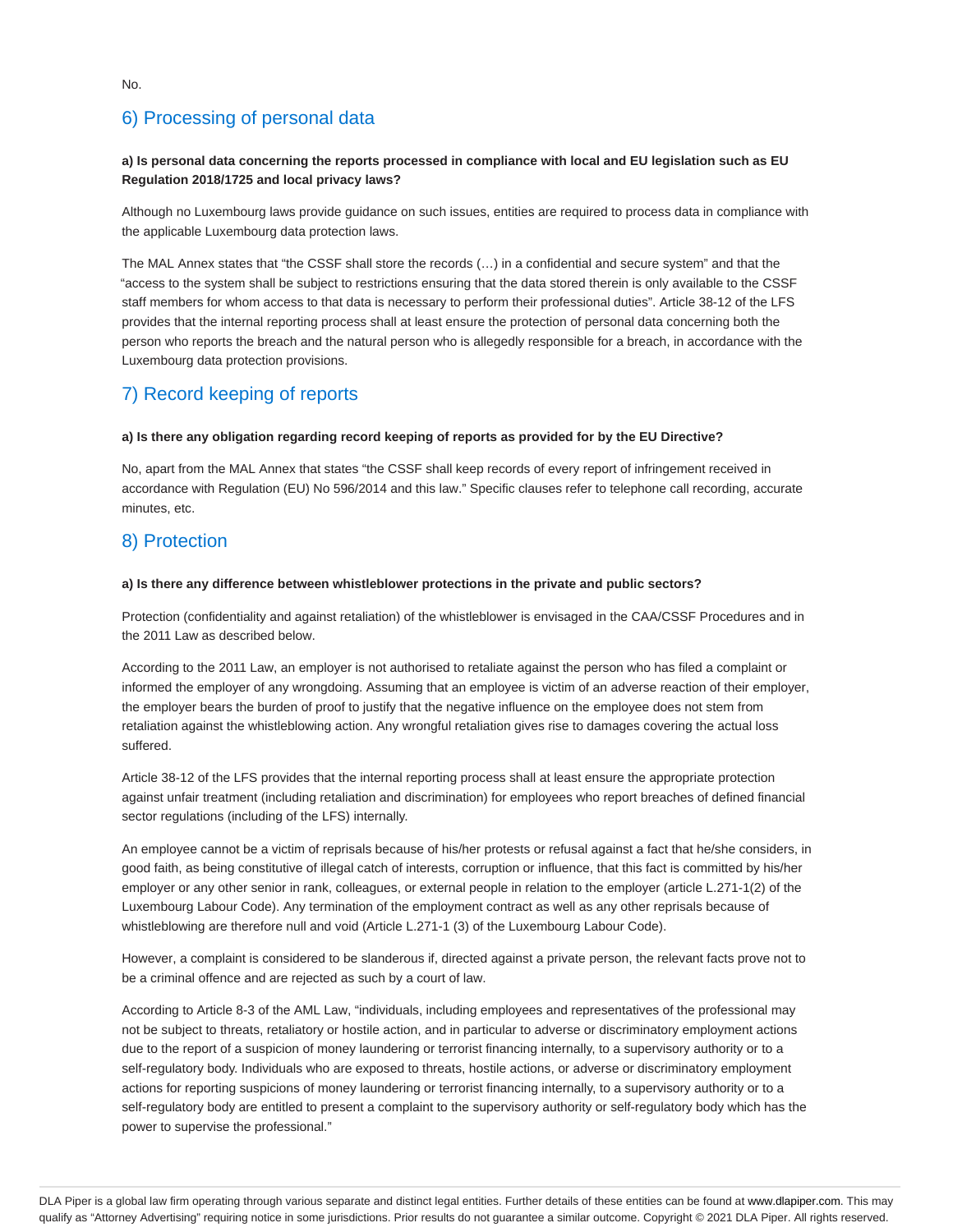In addition, "any contractual clause or any act contrary  $(...)$  and, notably any termination of the employment contract  $(...)$ shall be null and void. In case the employment contract is terminated, the employee may seek the remedies provided for in Article L.271-1(4) to (7) of the Labour Code."

In the same vein, regarding the CSSF Procedure, the Circular CSSF 12/552 states that "warning given in good faith shall not result in any liability of any sort for the persons who issued them."

## **b) Are whistleblowers protected against all forms of retaliation including threats and attempts of retaliation? Which forms of retaliation are expressly indicated?**

Yes, including retaliation, reprisal, termination of the employment contract, threats, retaliatory or hostile action, adverse or discriminatory employment actions and unfair treatment (thus including retaliation and discrimination).

#### **c) Does the Local Law provide for any other measures of support such as those indicated in the EU Directive?**

There are no other specific additional measures of support.

## **d) Does the Local Law provide for the necessary measures to prohibit any form of retaliation against whistleblowers?**

Yes, partially. Please see previous answer 8) a).

#### **e) Does the Local Law provide for any remedial measures, including interim relief measures?**

No remedial measures exist.

#### **f) Does the Local Law provide for exemptions from liability for whistleblowers?**

No, but whistleblowers are excluded from the protective measures set forth by Circular CSSF 12/552 if warnings are not given in good faith and can thus result in liability for the persons who issued them.

## **g) Does the Local Law provide for sanctions against natural and legal persons that violate whistleblowers' protection or the duty of maintaining the confidentiality of their identity?**

No.

## **h) Does the Local Law provide for sanctions in case of false reports?**

Yes. Whistleblowers are excluded from the protective measures set forth by Circular CSSF 12/552 in case warnings are not given in good faith and can thus result in liability for the persons who issued them.

## 9) Other issues

**a) Under the Local Law, is adopting a whistleblowing system relevant to assess the adequacy of a compliance program? Does this have any value to mitigate or eliminate criminal liability for legal entities?**

Not applicable.

**b) Does the Local Law or another law in your country provide for whistleblower reward programs?**

No reward programs are envisaged.

**c) Can companies benefit from any incentives in the case of voluntary self-disclosure of violations they became aware of following an internal report?**

No leniency programs are envisaged.

**d) Will implementing the EU Directive create any issues with obligations provided for under other laws / regulations?**

No discussions have been held or documents created regarding potential issues with implementing the Directive in Luxembourg.